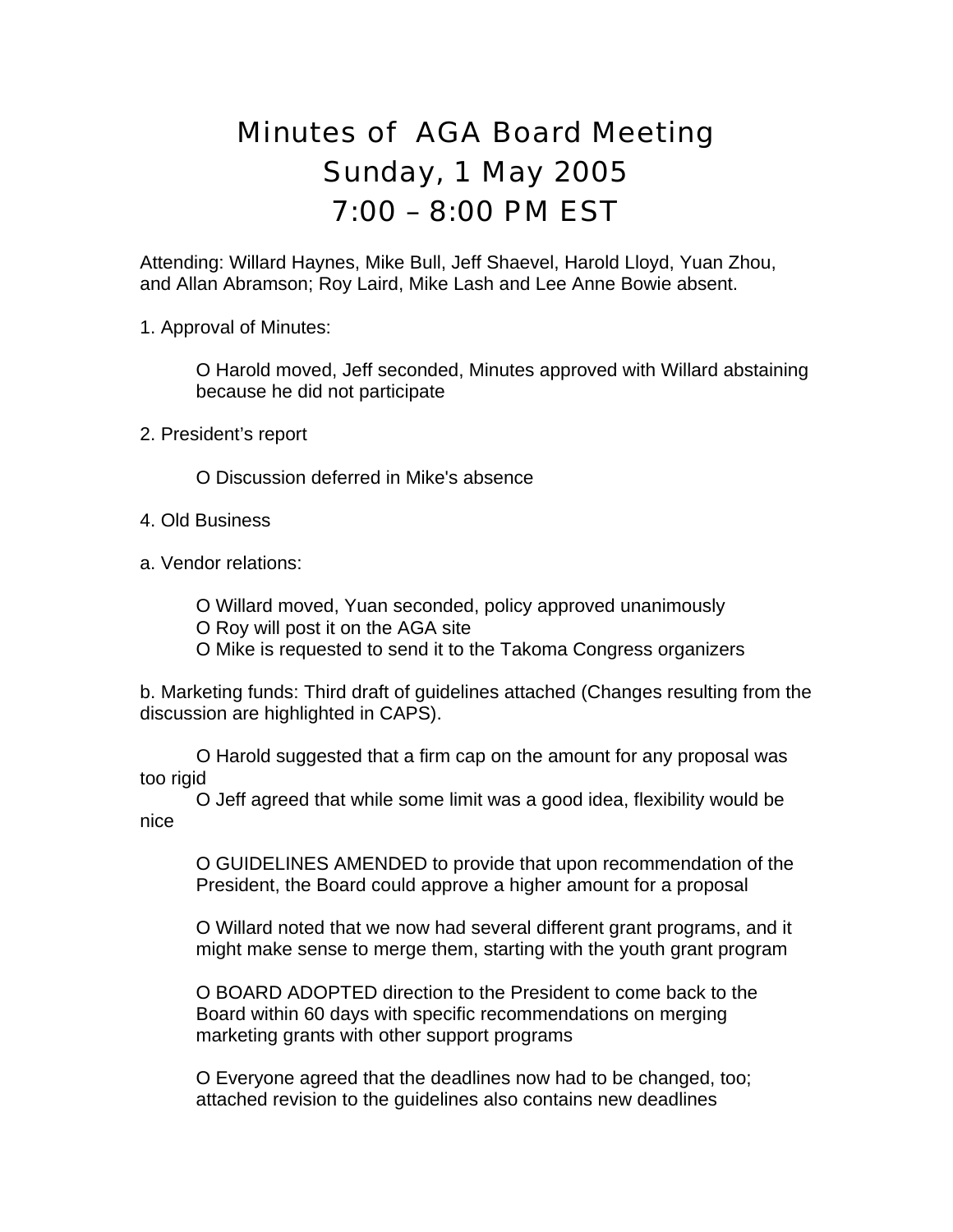O With these changes, Willard moved, Harold seconded, BOARD APPROVED the guidelines, with one abstention (Yuan)

- 5. New Business:
- a. TD's school, to produce more qualified people.

O Intention is to develop more TD's for major tournaments, including internet events

O Mike Bull suggested that we start with an updated instruction manual for TD's

 $\rightarrow$  BOARD AGREED = request for the President to initiate action on this

O Allan suggested that the President ask Bill Cobb, AGA tournament coordinator, for some ideas for training  $TD's \rightarrow BOARD$  AGREED

b. Publishing Board agendas two weeks in advance

O Allan agreed that this was important, his responsibility, and he would try harder

c. Approach to Board decisions: informal consensus or formal voting?

O Extensive discussion, with some agreement, for Allan to write up for review

O Decide upon informal/formal case-by-case; any Board member can ask for a formal vote

O Agreed that achieving "consensus" is intended to be the equivalent of a formal unanimous vote of the Board

O This approach allows for decision by consensus, without an objection, and without an abstention

O Assuming Board approval of the above, it would be posted on the AGA site as Board policy

d. Financial support for Go Camps - Policy discussion

O DEFERRED, with request for background to be sent to the Board for review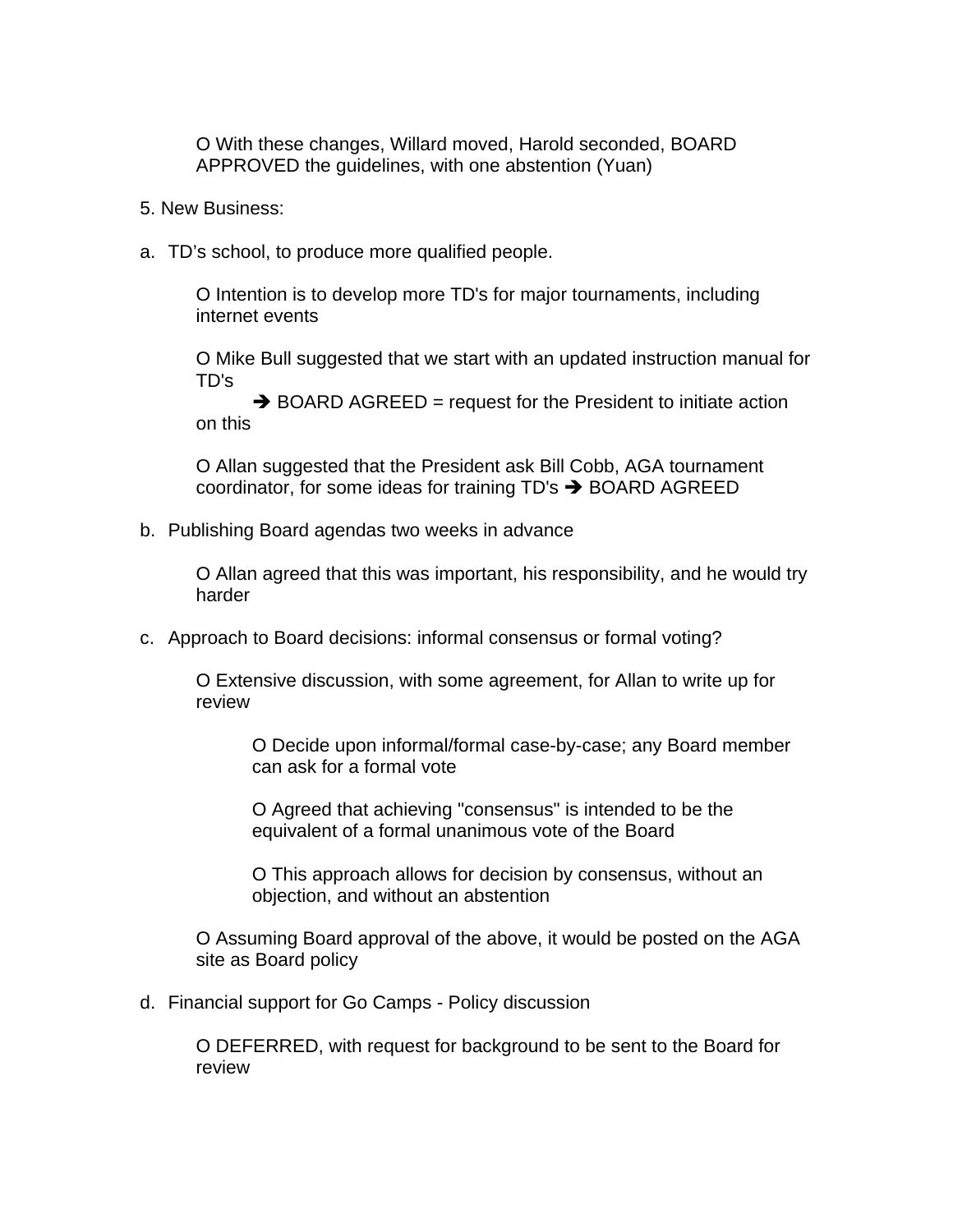e. Ing funding for Congress participants

O DEFERRED, for President's input

f. AGA membership categories

Potential change to consolidate categories: flat fee of \$20 or \$25/year with discounts for multi-year memberships

O Extensive discussion, with Yuan and Mike Bull expressing support for simplifying membership categories, and possibly reducing fees

O REQUEST FOR THE PRESIDENT to prepare a paper with specific options, and pros/cons for each option, for continued discussion at the next meeting; also, to include all the chapters in this discussion before making a decision

## 6. Open discussion

O WAGC point system: BOARD WOULD LIKE TO SEE options for a new system, by Bill Cobb, for discussion

O Yuan again raised his proposal to merge the US Open and the Ing this year, with ten rounds for the top (open) section

O Some concerns about changing this year, versus next year

O Yuan was asked to write a specific proposal for discussion purposes

> O PRESIDENT SHOULD ASK Congress organizers for their opinions, pro and con

O DISCUSS THIS ISSUE AT THE ASSEMBLY

7. Adjourn

O Willard moved, Jeff seconded, meeting adjourned

CLOSED SESSION ON PERSONNEL ISSUES

ATTACHMENT : Guidelines for the use of AGA marketing funds, V3

The AGA has established a significant set-aside of funds (approximately